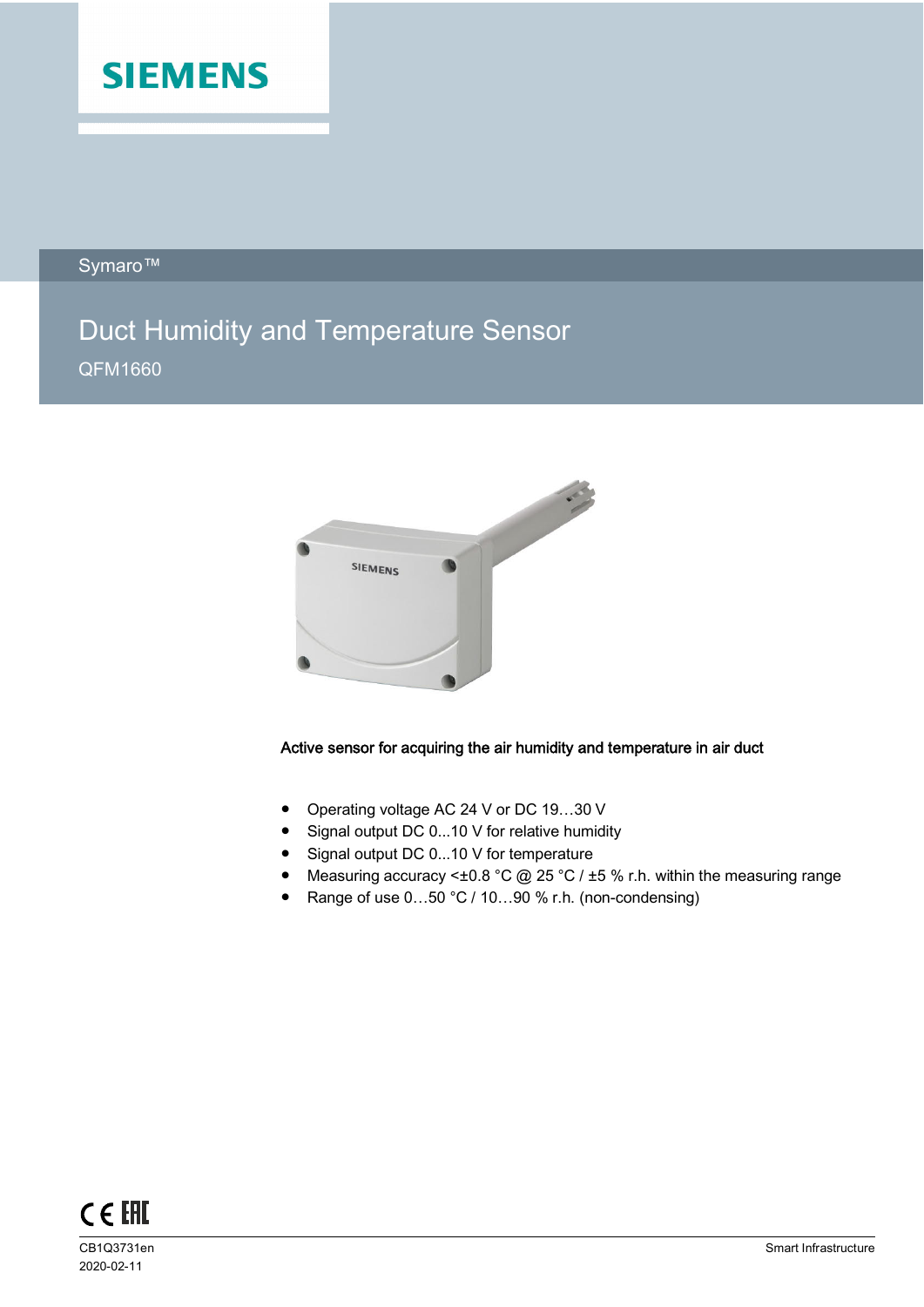Use

The QFM1660 is suitable for use with most heating, ventilating, and air conditioning (HVAC) controllers. Common applications for the sensor are ventilation and air conditioning equipment in buildings.

### **Functions**

## Relative humidity

The sensor acquires the relative humidity in the air duct via its capacitive humidity sensing element whose electrical capacitance changes as a function of the relative humidity.

The electronic measuring circuit converts the sensor's signal to a continuous DC 0...10 V signal, corresponding to a relative humidity range of 0...100 %.

#### **Temperature**

The sensor acquires the temperature in the air duct via its sensing element whose electrical resistance changes as a function of the temperature.

This change in resistance is converted to an active DC 0...10 V output signal corresponding to a temperature range of 0...50 °C.

#### Mechanical design

The duct sensor consists of a housing, a printed circuit board, connection terminals and an immersion rod with a measuring tip.

The measuring circuit is located on the printed circuit board inside housing, the connection terminals are on the board.

The sensing elements are located at the end of the measuring tip and protected by a filter cap on the measuring tip.

Cable entry is made via the screwed cable gland M16 supplied with the sensor.

Immersion rod and housing are made of plastic and are rigidly connected.

The sensor is directly screwed into the duct.

## Type summary

| Product no.    | SSN no.     | <b>Operating voltage</b> |
|----------------|-------------|--------------------------|
| <b>QFM1660</b> | S55720-S198 | AC 24 V ±20 %; DC 1930 V |

## Product documentation

| <b>Title</b>           | Document ID |
|------------------------|-------------|
| Mounting instructions  | M3731       |
| $\mid$ CE declarations | T3731       |

Related documents such as environmental declarations, CE declarations, etc., can be downloaded at the following Internet address: <http://siemens.com/bt/download>

## **Notes**

#### **Engineering**

Powering the sensor requires a transformer for safety extra low-voltage (SELV) with separate windings for 100 % duty. When sizing and protecting the transformer, the local safety regulations must be complied with.

When sizing the transformer, the power consumption of the sensor must be taken into consideration.

For correct wiring, see the datasheets of the devices with which the sensor is used.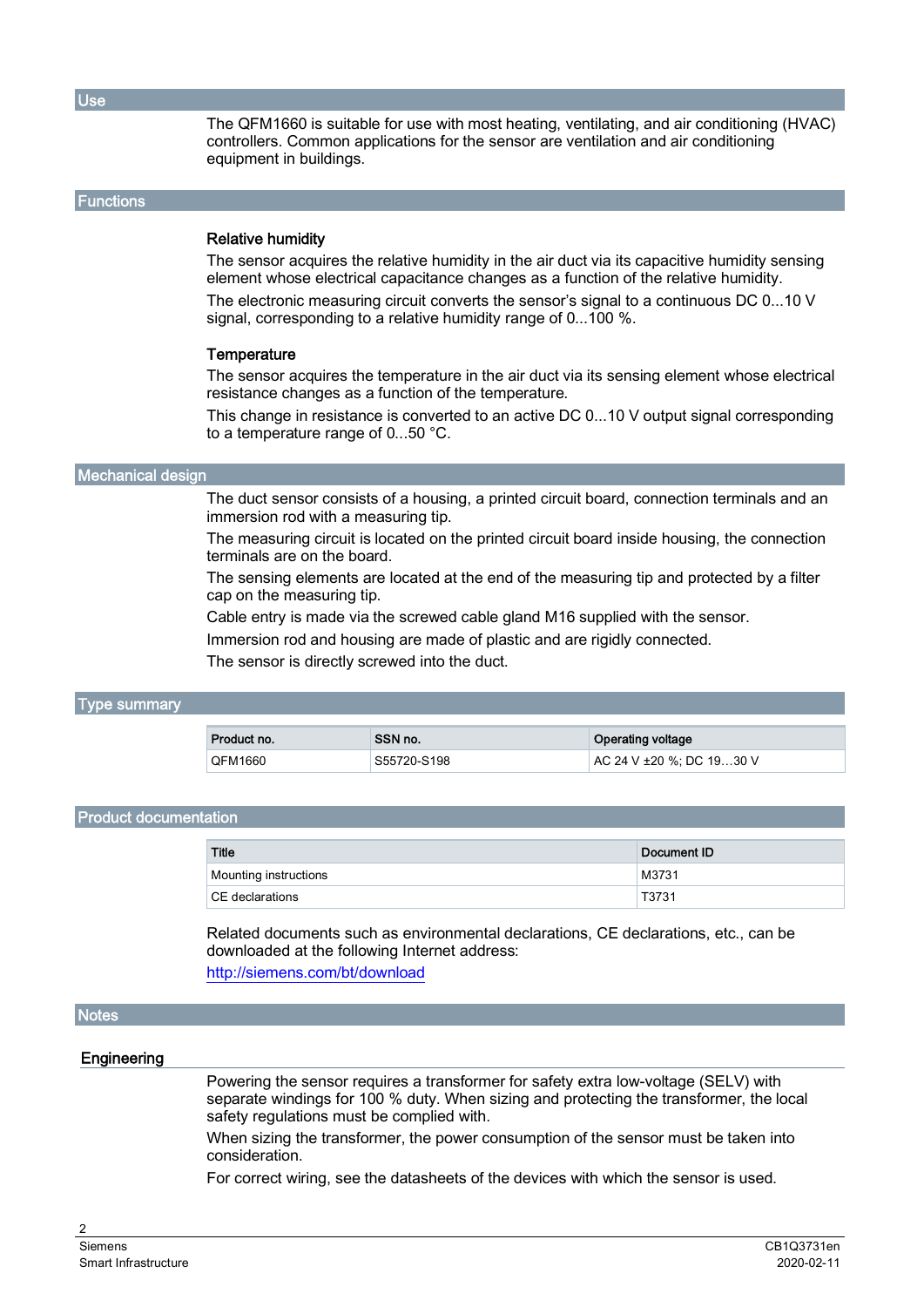Observe permissible line lengths.

## Cable routing and cable selection

Note that when routing cables, the longer the cables run side by side and the smaller the distance between them, the greater the electrical interference. Shielded cables must be used in environments with EMC problems.

Twisted pair cables are required for the secondary supply lines and the signal lines.

## **Mounting**

## Location

Mount the sensor in the center of the duct wall. If used together with steam humidifiers, the distance to the humidifier must be minimum 3 m and maximum 10 m. Fit the sensor in the extract air duct if the application involves dew point shifting.

# Mounting instructions

Mounting instructions are enclosed in the package.

## Chemical vapors

It is of great importance to understand that a humidity sensor is a sensitive measure device and needs to be handled with care. Chemical vapors at high concentration in combination with long exposure times may offset the sensor reading.

## **Commissioning**

Check wiring before switching on power.

 $\triangle$  We recommend not to use voltmeters or ohmmeters directly at the sensing element.

## **Disposal**



The device is considered an electronic device for disposal in accordance with the European Guidelines and may not be disposed of as domestic garbage.

- Dispose of the device through channels provided for this purpose.
- Comply with all local and currently applicable laws and regulations.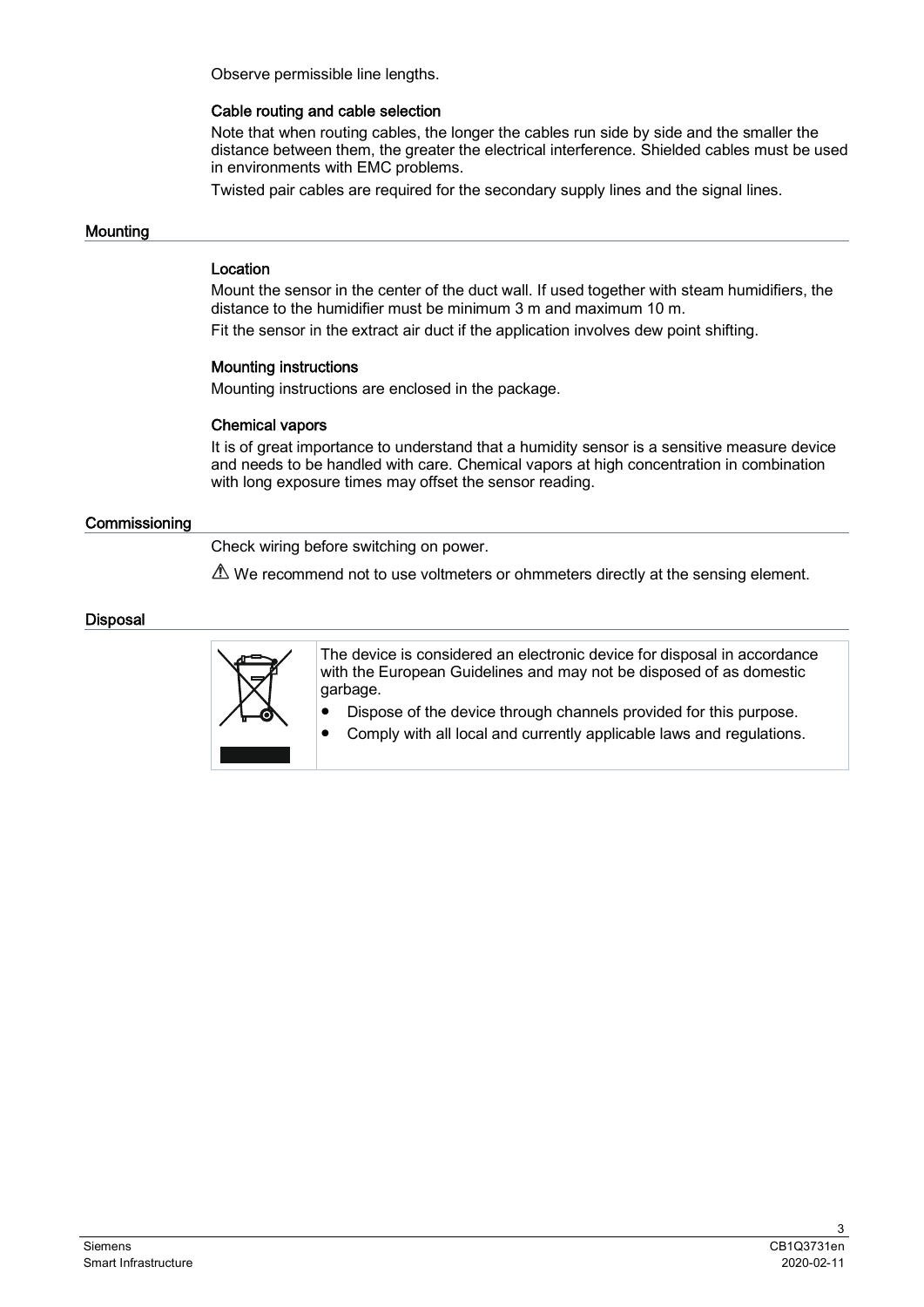| Power supply      |                                   |
|-------------------|-----------------------------------|
| Operating voltage | AC 24 V ±20 % or DC 1930 V (SELV) |
|                   | or                                |
|                   | AC/DC 24 V class 2 (US)           |
| Frequency         | 50/60 Hz @ AC 24 V                |
| Power consumption | ≤1 $VA$                           |

| Functional data of humidity sensor  |                                            |
|-------------------------------------|--------------------------------------------|
| Range of use                        | 1090 % r.h. (non-condensing)               |
| Measuring range                     | $1090$ % r.h.                              |
| Measuring accuracy                  |                                            |
| 1090 % r.h. @ 25 °C/20 °C           | $±5$ % r.h.                                |
| Output signal, linear (terminal U1) | DC $010$ V, corresponding to $0100$ % r.h. |

| Functional data of temperature sensor |                                       |
|---------------------------------------|---------------------------------------|
| Measuring range                       | 050 °C                                |
| Measuring accuracy at AC 24 V         | $\pm 0.8$ °C @ 25 °C                  |
| Output signal, linear (terminal U2)   | DC $010$ V, corresponding to $050$ °C |

| Ambient conditions and protection classification |                                         |
|--------------------------------------------------|-----------------------------------------|
| Degree of protection of housing                  | IP42 as per IEC 60529 in built-in state |
| Safety class                                     | III as per EN 60730                     |
| <b>Environmental conditions</b>                  |                                         |
| Transport                                        | IEC 60721-3-2                           |
| Climatic conditions                              | Class 2K3                               |
| Temperature                                      | $-2060 °C$<br>٠                         |
| Humidity                                         | $595%$ r.h.<br>٠                        |
| Mechanical conditions                            | Class 2M2<br>٠                          |
| Operation                                        | IEC 60721-3-3                           |
| Climatic conditions                              | Class 3K5                               |
| Temperature (housing with electronics)           | 050 °C<br>٠                             |
| Humidity<br>٠                                    | $1090$ % r.h.<br>٠                      |
| Mechanical conditions<br>٠                       | Class 3M2                               |

| Standards, directives and approvals |               |
|-------------------------------------|---------------|
| EU conformity (CE)                  | CB1T3731xx *) |

\*) The documents can be downloaded from <http://siemens.com/bt/download>.

| General                             |                                                                  |
|-------------------------------------|------------------------------------------------------------------|
| Connection terminals for            | $1 \times 2.5$ mm <sup>2</sup> or $2 \times 1.5$ mm <sup>2</sup> |
| Materials                           |                                                                  |
| Base/cover/plastic tube/filter tube | <b>ABS</b>                                                       |
| Packaging                           | PAP 20 cardboard                                                 |
| Weight with package                 | 160 <sub>g</sub>                                                 |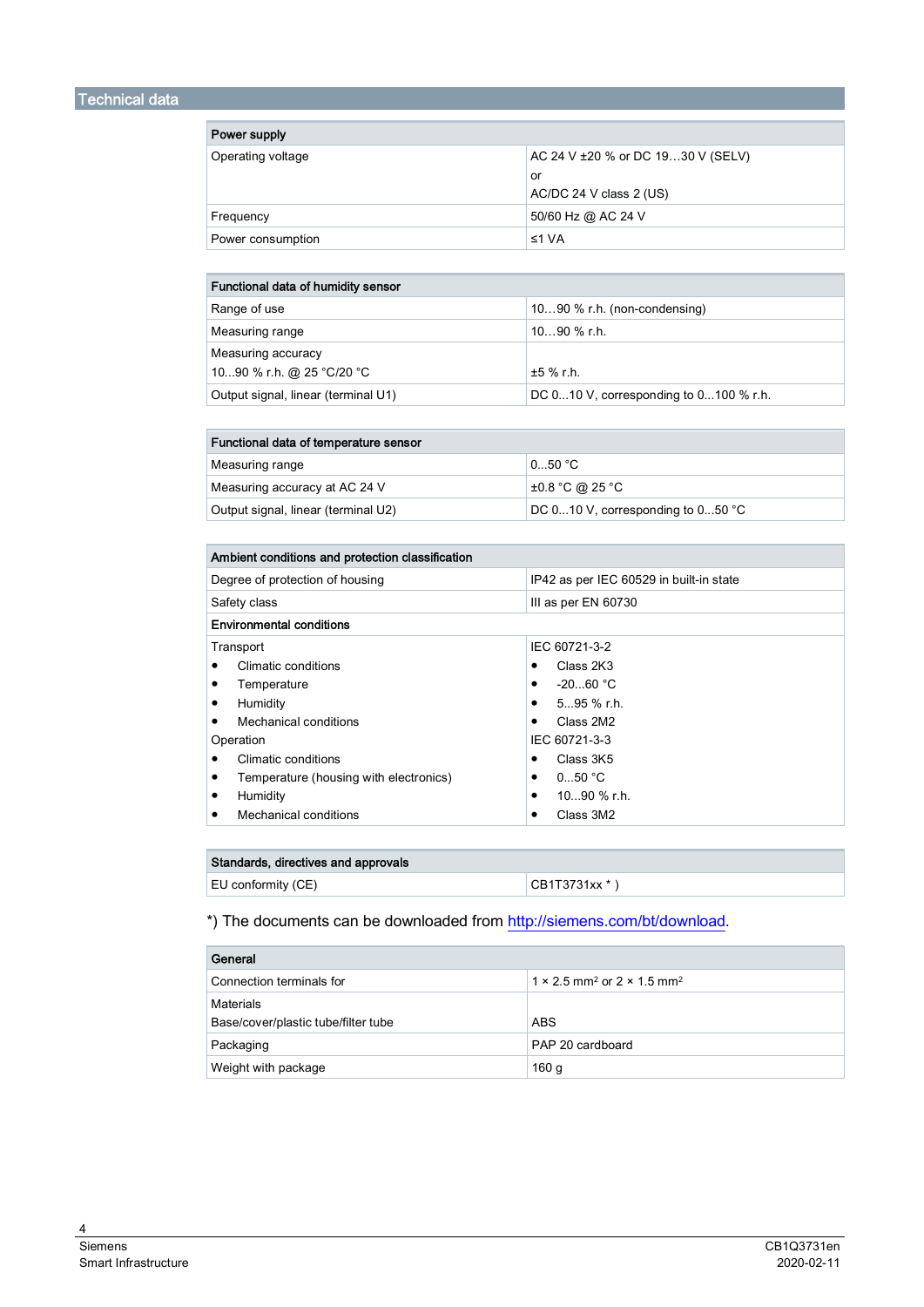# Connection terminals



- G, G0 Operating voltage AC 24 V or DC 19…30 V (SELV)
- U2 Signal output DC 0...10 V for temperature 0...50 °C
- U1 Signal output DC 0...10 V for relative humidity 0...100 %
- Gu Signal ground (connected with G0 internally)

# **Dimensions**



Dimensions in mm